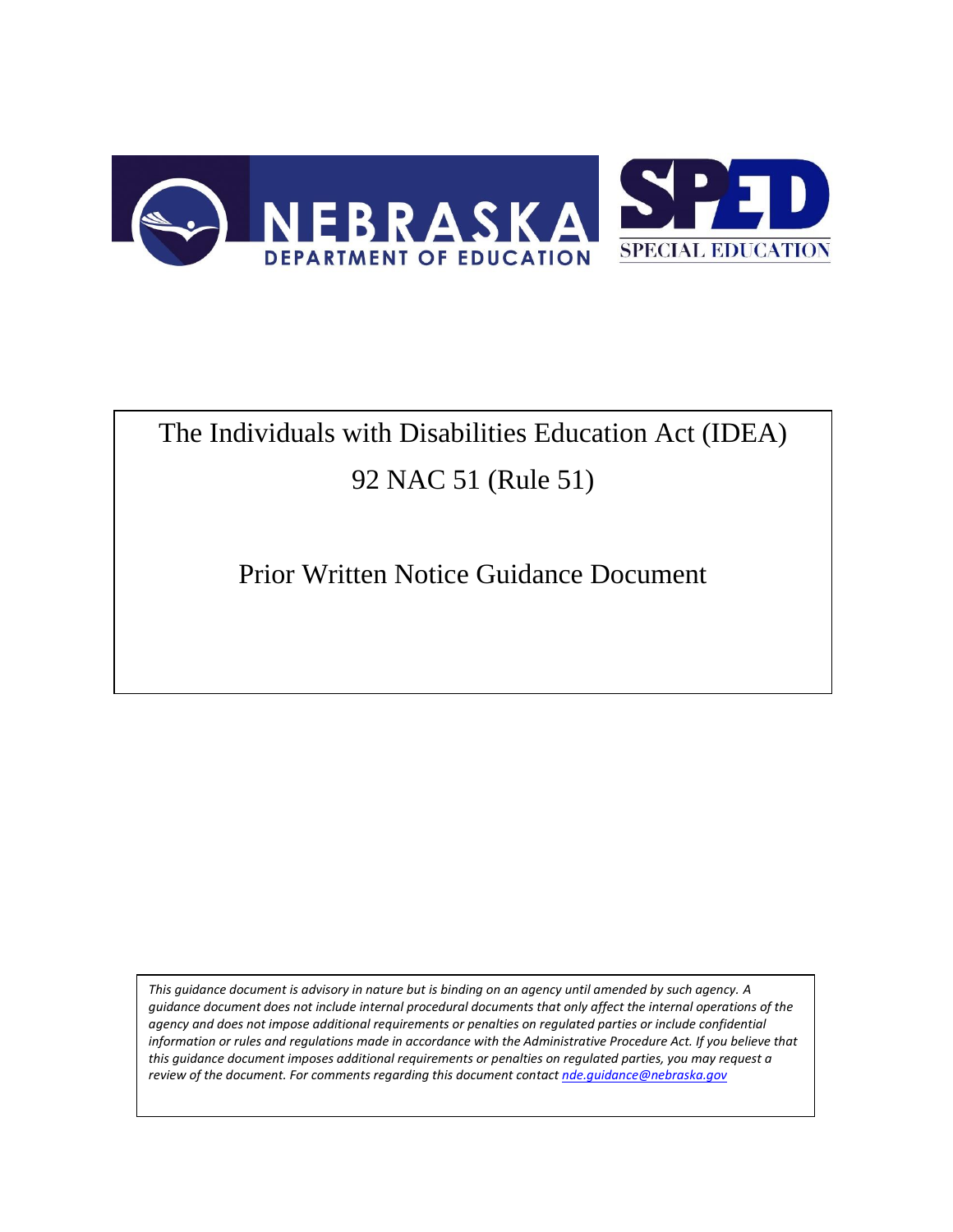

The Individuals with Disabilities Education Act (IDEA) and 92 NAC 51 contain important procedural safeguards for students with disabilities receiving a Free Appropriate Public Education (FAPE). These safeguards include the requirement that a school district provide the child's parents with prior written notice a reasonable time before the school district proposes or refuses to take certain actions. School districts must provide prior written notice **after** a decision has been made regarding matters affecting the student's IEP or eligibility for special education, but **before** any decision is implemented or changes to the student's program take place.

Specifically, 92 NAC 51 (Rule 51) states:

- 009.05A *Prior written notice shall be given to the parents of a child with a disability a reasonable time before a school district or approved cooperative:*
	- 009.05A1 *Proposes to initiate or change the identification, evaluation, or educational placement of a child or the provision of a free appropriate public education; or*
	- 009.05A2 *Refuses to initiate or change the identification, evaluation or educational placement of the child or the provision of a free appropriate public education to the child.*

009.05B *Such prior written notice shall include:*

- 009.05B1 *A description of the action proposed or refused by the school district or approved cooperative;*
- 009.05B2 *An explanation of why the district or approved cooperative proposes or refuses to take the action;*
- 009.05B3 *A description of other options the IEP Team considered and the reasons why those options were rejected;*
- 009.05B4 *A description of each evaluation procedure, assessment, record, or report the school district or approved cooperatives uses as a basis for the proposal or refusal;*
- 009.05B5 *A description of any other factors which are relevant to the school district's or approved cooperative's proposal or refusal;*
- 009.05B6 *A statement that the parents of a child with a disability have protection under the procedural safeguards of this Chapter and, if this notice is not an initial referral for evaluation, the means by which a copy or description of the procedural safeguards can be obtained; and*
- 009.05B7 *Sources for parents to contact to obtain assistance in understanding the provisions of this Chapter.*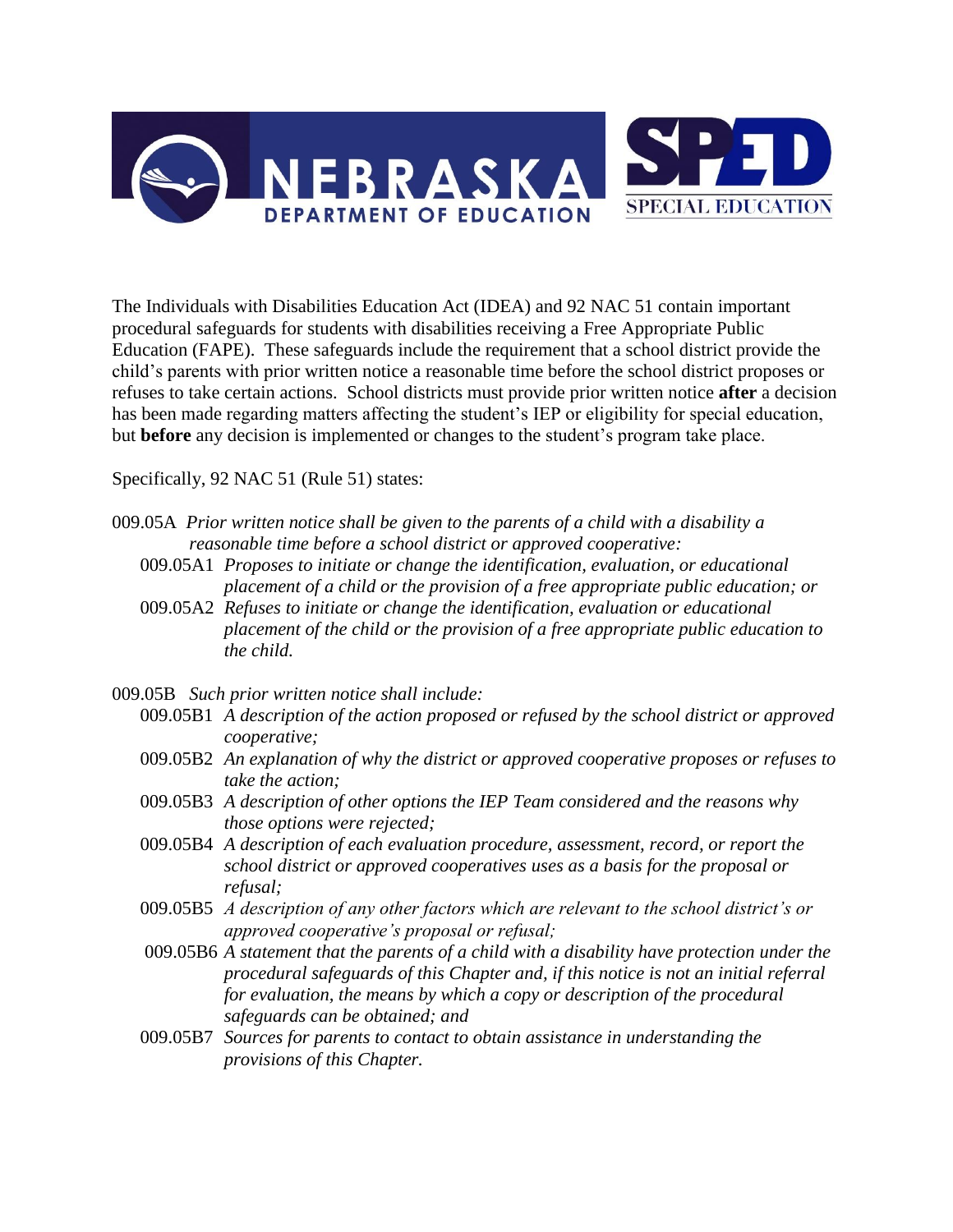(NOTE: Prior written notice is **not** the same as the IEP meeting notice referenced in 92 NAC 51-007.06. The purpose of the IEP meeting notice is to notify the parents of the IEP conference early enough to ensure they will have an opportunity to attend and participate in the IEP meeting. The purpose of the Prior Written Notice is to ensure that a parent understands the special education and related services which a school district has proposed or refused to provide to the student.)

# **Drafting the Prior Written Notice**

1. In the "Description of the proposed or refused action" section, consider:

 Listing every action discussed during the meeting including all actions proposed and refused. Actions will include issues related to the identification, evaluation, educational placement of or provision of FAPE to a student.

2. In the "Reason why we are proposing or refusing to take action" section:

- Reference the action(s) that you are taking/refusing to take and the reasons why you are proposing/refusing to take action.
- 3. In the "Description of any other options considered and rejected" section,
	- Describe in detail each of the other options that were considered and rejected.
	- If no other options were considered, indicate no other options were considered. Do not use NA.
	- State each reason why you rejected the other options.
	- Do not list options or reasons that are not feasible. For example, if you are preparing a PWN following an annual IEP meeting, don't indicate that you considered and rejected the option of not holding the meeting. You don't have the option of not holding the meeting!

5. In the "Description of Each Evaluation Procedure, etc." section:

- List each evaluation, test, record or report that the team used in making the decisions to take or refuse to take actions, if applicable.
- If PWN is being sent to inform the parent of an evaluation, include the areas in which the student will be evaluated or reevaluated (eg: cognitive, behavioral, reading, etc.), either in the PWN or a referenced document.

# **Means of Providing Prior Written Notice**

Except for requiring that the notice be in writing, neither federal nor state special education regulations specify the format in which prior written notice must be provided. Therefore, any of the following formats are permissible provided they include the required elements: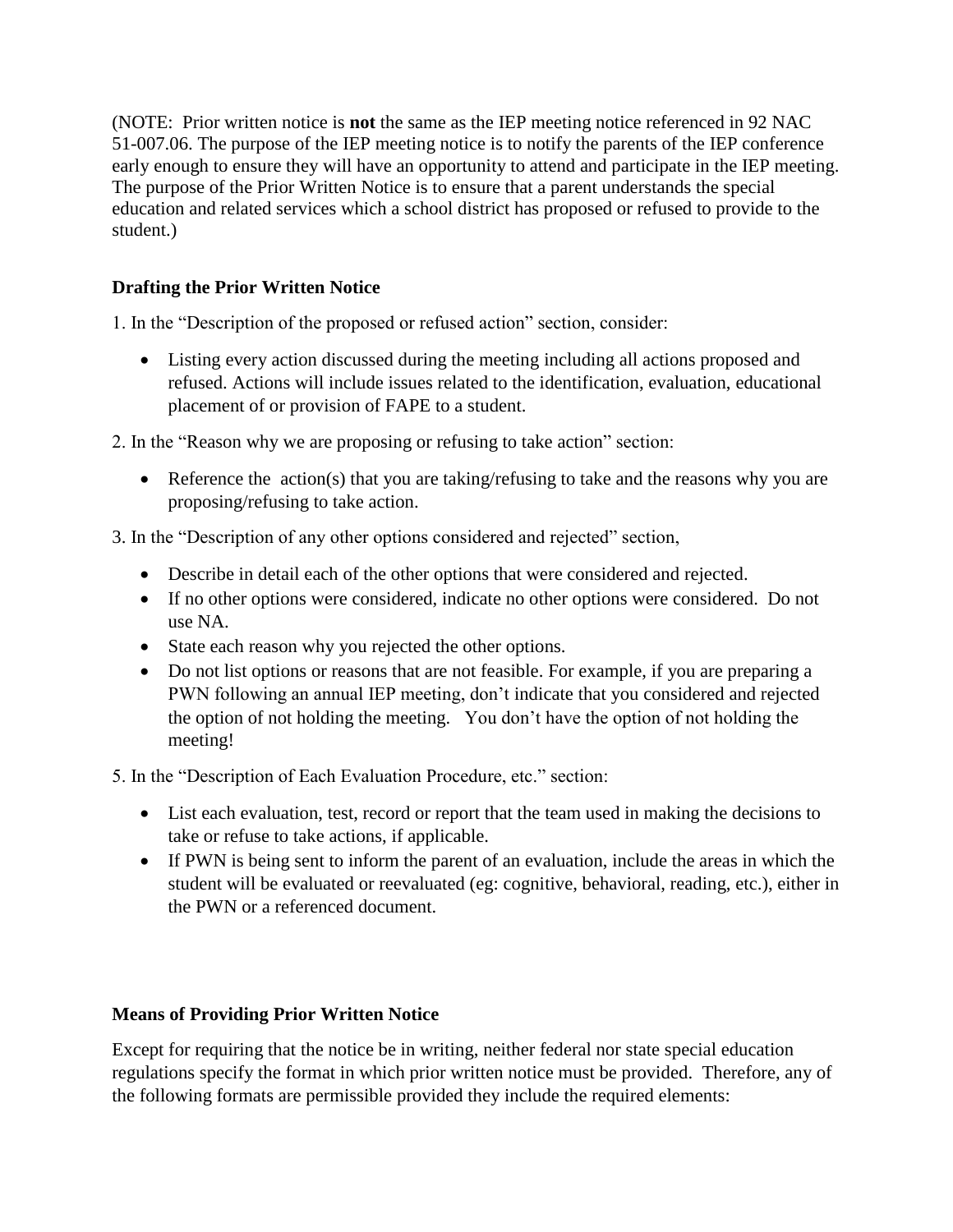- formal letter on letterhead;
- form letter:
- fill in the blank form:
- online system generated;
- e-mail;
- student's IEP.

Providing parents with verbal notice as a substitute for written notice does not fulfill the prior written notice requirements set forth in 92 NAC 51-009.05. Prior Written Notice must be in writing whenever a school district proposes or refuses to initiate or change the identification, evaluation, or educational placement of a child or the provision of a free appropriate public education. While the district may verbally discuss the circumstances with the parent; the proposal or refusal must be in writing, and the contents of the notice must meet the requirements of 92 NAC 51-009.05B.

Additionally, neither the Federal nor state regulations require that the prior written notice indicate who prepared the prior written notice or who provided it to the parent. Therefore, prior written notice can be prepared and provided by:

- the child's case manager;
- the IEP team chairperson; or
- an individual from the LEA's central office.

However, it is recommended that someone who has "firsthand" knowledge of what was discussed during the decision-making process prepare the prior written notice associated with any proposed or refused actions.

# **Timeliness of Prior Written Notice**

Prior Written Notice shall be given to the parent(s) of a child with a disability a reasonable time **before** the LEA proposes or refuses to initiate or change an action related to the identification, evaluation, educational placement, or provision of FAPE to a child with a disability. Neither Federal or state regulations define "reasonable time". However, the Federal Office of Special Education Programs (OSEP) and the Nebraska Department of Education has issued guidance on the timeliness of Prior Written Notice:

- "Such notice must be given to parents a reasonable time before the agency implements that action, but after the agency's decision on the proposal or refusal has been made." *Letter to Helmuth, 16 IDELR 550, (OSEP 1990)*
- "We do not believe that it is necessary to substitute a specific timeline to clarify what is meant by the requirement that the notice be provided within a reasonable period of time, because we are not aware of significant problems in the timing of prior written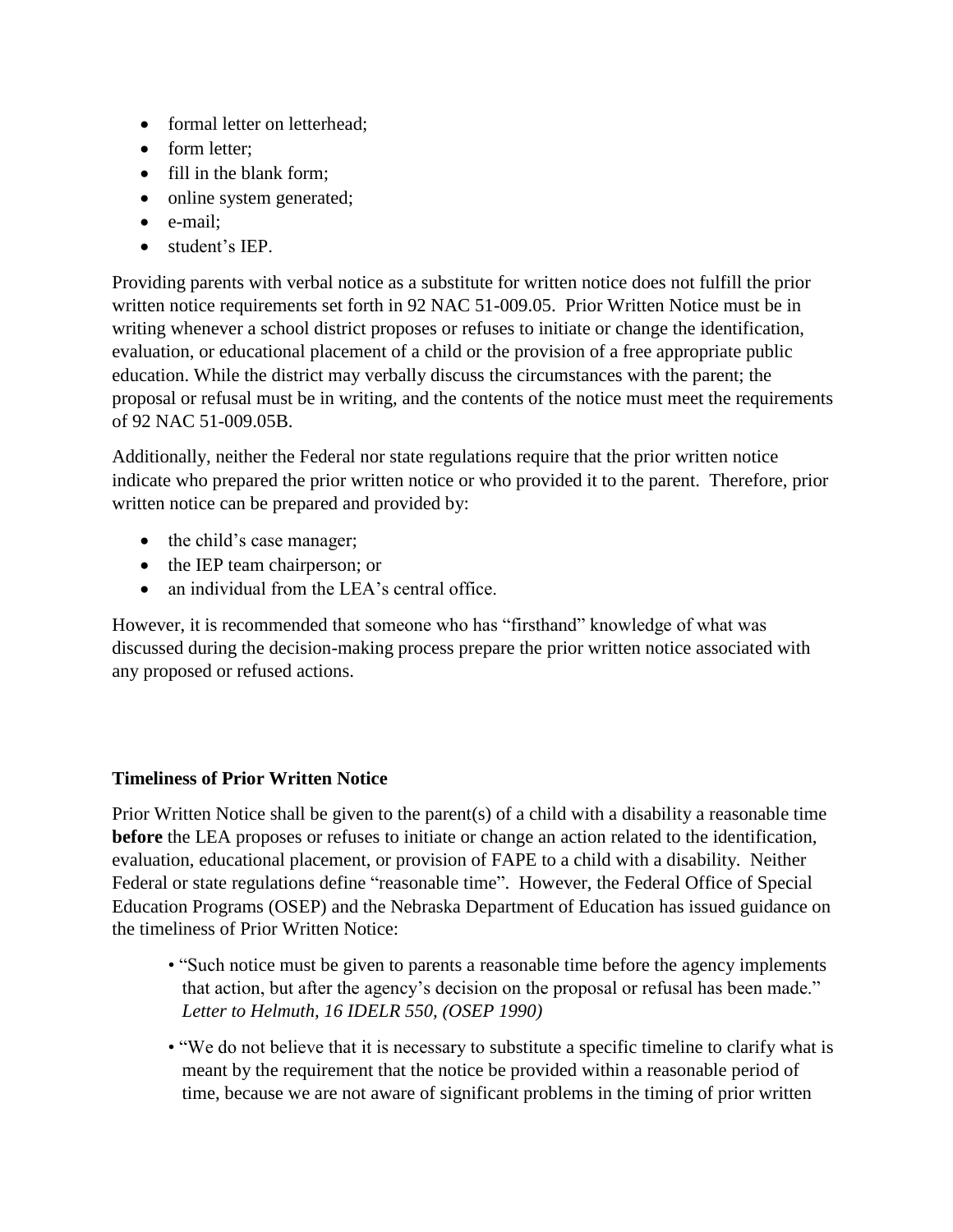notices. In addition, prior written notice is provided in a wide variety of circumstances for which any one timeline would be too rigid and, in many cases, might prove unworkable." *USED, Analysis of Comments and Changes, 71 Fed. Reg. 46691, August 14, 2006.* 

• "There is no requirement in the Individuals with Disabilities Education Act (IDEA) regarding the point at which the written notice must be provided as long as it is provided a reasonable time before the LEA (local educational agency) actually implements the action. This provides parents, in the event of a proposal or refusal to take action, a reasonable time to fully consider the change and respond to the action before it is implemented."

*Letter to Chandler, 112 LRP 2763, (OSEP 2012)*

• "It is not necessary to explain in the regulations that prior written notice can be provided at the same time as parental consent is requested, because parental consent cannot be obtained without the requisite prior written notice (emphasis added). The removal of this regulatory provision, however, is not intended to prohibit a public agency from giving prior written notice at the same time that parental consent is sought, should the agency choose to do so."

*USED, Analysis of Comments and Changes, 71 Fed. Reg. 46691, August 14, 2006.*

"92 NAC 51 and IDEA require prior written notice be provided a reasonable time before the district actually implements the action. The purpose of prior written notice is to give parents the opportunity to fully consider a decision about FAPE. The district should include in its procedures the number of days which the district considers reasonable (for example 10 school days). However, whether that number of days is reasonable must be based on individual circumstances and may be shortened or lengthened as necessary."

*Nebraska Department of Education, Office of Special Education, August 2012* 

#### **Prior Written Notice and the IEP**

Decisions regarding the provision of a Free Appropriate Public Education (FAPE) are made during the IEP meeting. Therefore, pursuant to 92 NAC 51-009.05, Prior Written Notice must be provided to the child's parents a reasonable time before implementation of an initial or revised IEP. This is true in situations in which the parent participated in the IEP meeting and agreed to the proposed changes as well as situations in which the parent and school district agree to amend the IEP without an IEP meeting. (See Letter to Lieberman, OSEP 2008 which states: "If during and IEP meeting, the team, including the parent, agrees to a change in the child's services, the public agency must provide written notice in accordance with 34 CFR 300.503. Providing such notice following an IEP Team meeting where such a change is proposed – or refused – allows the parent time to fully consider the change and determine if he/she has additional suggestions, concerns, questions and so forth". "A parent's agreement with a change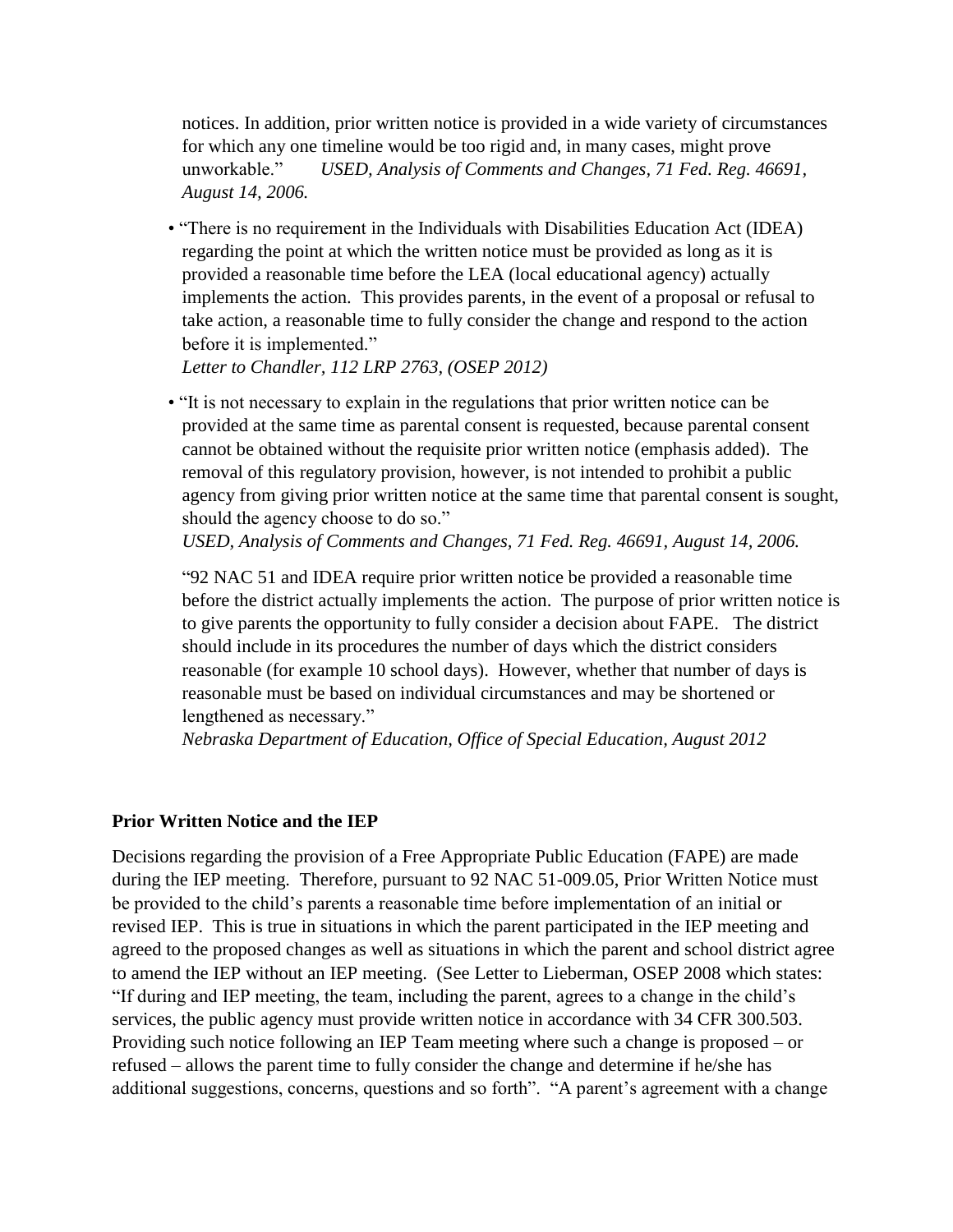to the student's identification, evaluation, placement, or services does not relieve an LEA of its obligation to provide prior written notice of that change.")

There is nothing in the Federal or state regulations that would prohibit a school district from using the IEP as part of the prior written notice. However, if the IEP is used, all of the required elements of prior written notice must be included in or attached to the IEP document. School districts choosing to use the IEP as part of the prior written notice are encourage to review the IEP document to determine which elements of the prior written notice are included on the IEP form and which elements of the prior written notice must be provided through other documents.

# **Acknowledgement of Receipt**

Neither Federal or state regulations require that a prior written notice be dated or that the school district obtain written confirmation that the parent of a child with a disability has received the prior written notice. However, given the potential ramifications for not sending notice (i.e. denial of access to FAPE), it would be wise to document the provision of the prior written notice and the date it was provided. Additionally, including the date on which the proposed and/or refused action was made provides documentation that the notice was provided within a reasonable time before the school district implemented the proposed or refused action.

Federal and state regulations do not require a parent to acknowledge receipt of the prior written notice. In those cases were a district requests that the parent acknowledge receipt of the prior written notice, such acknowledgement does not relieve the school district's responsibility to ensure that the prior written notice satisfies the procedural requirements of state and federal regulations with regards to content and timeliness.

# **Conclusion**

Both Federal and state regulations are clear that prior written notice must be provided to the parents of a child with a disability a reasonable time before the school district proposes or refuses to initiate or change the identification, evaluation, or educational placement of a child or the provision of a free appropriate public education. When implemented correctly, prior written notice allows parents to fully participate in the educational planning process and a reasonable time to fully consider the change and respond to the action before it is implemented.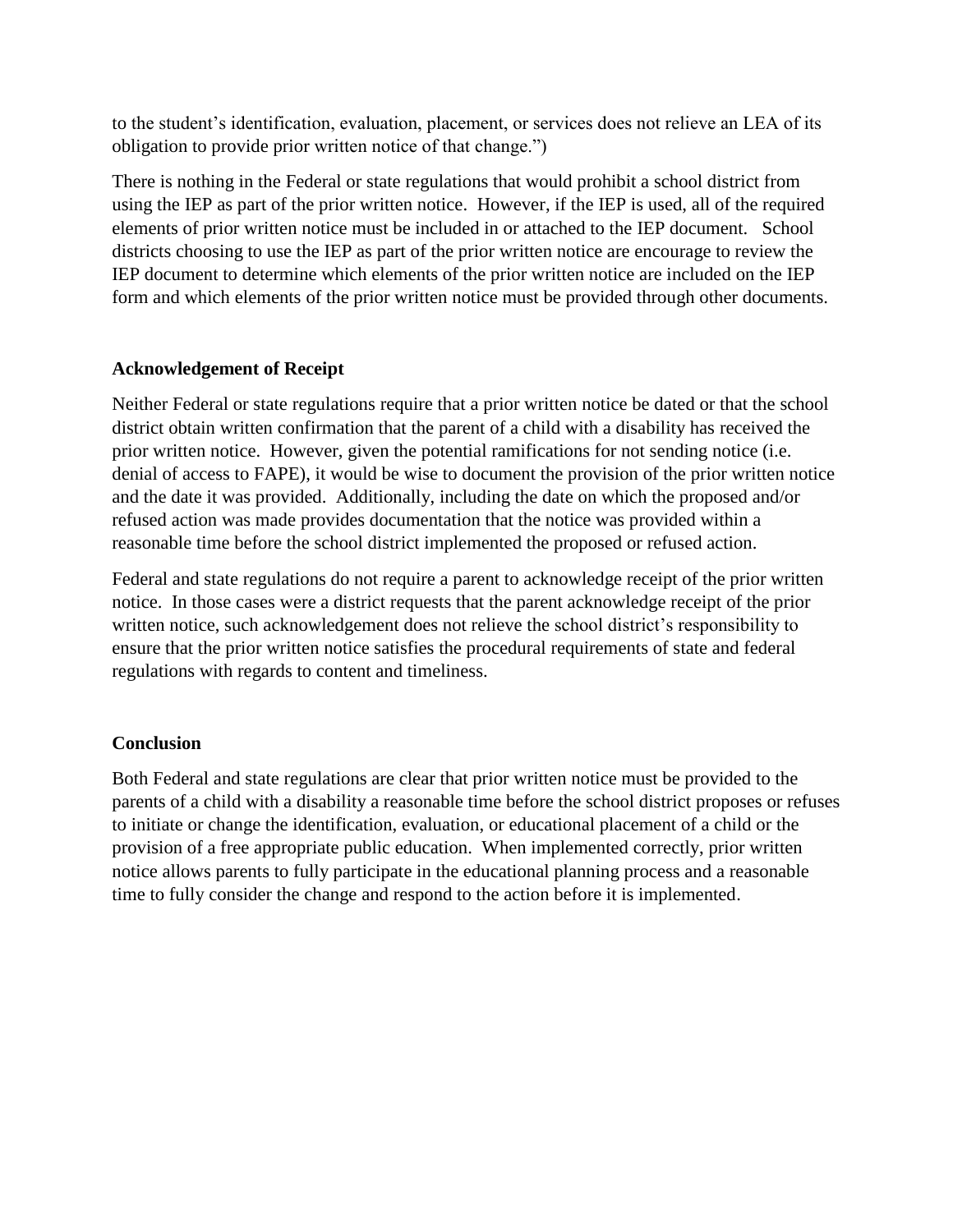# Guidance on Prior Written Notice in the Special Education Process • September 2017

### APPENDIX A

#### Sample Prior Written Notice Form (Stand-Alone Format)

#### **PRIOR WRITTEN NOTICE**

| Name                                                                | LEA:              |  |
|---------------------------------------------------------------------|-------------------|--|
| Date                                                                | Student ID Number |  |
|                                                                     |                   |  |
| Proposes to initiate or change the areas as described below; AND/OR |                   |  |
| Refuses to initiate or change the areas as described below          |                   |  |
|                                                                     |                   |  |

Description of the action proposed or refused by the local education agency:

Explanation of why the local educational agency proposes or refuses to take action:

Description of any other options the IEP team considered and the reasons for the rejection of those options: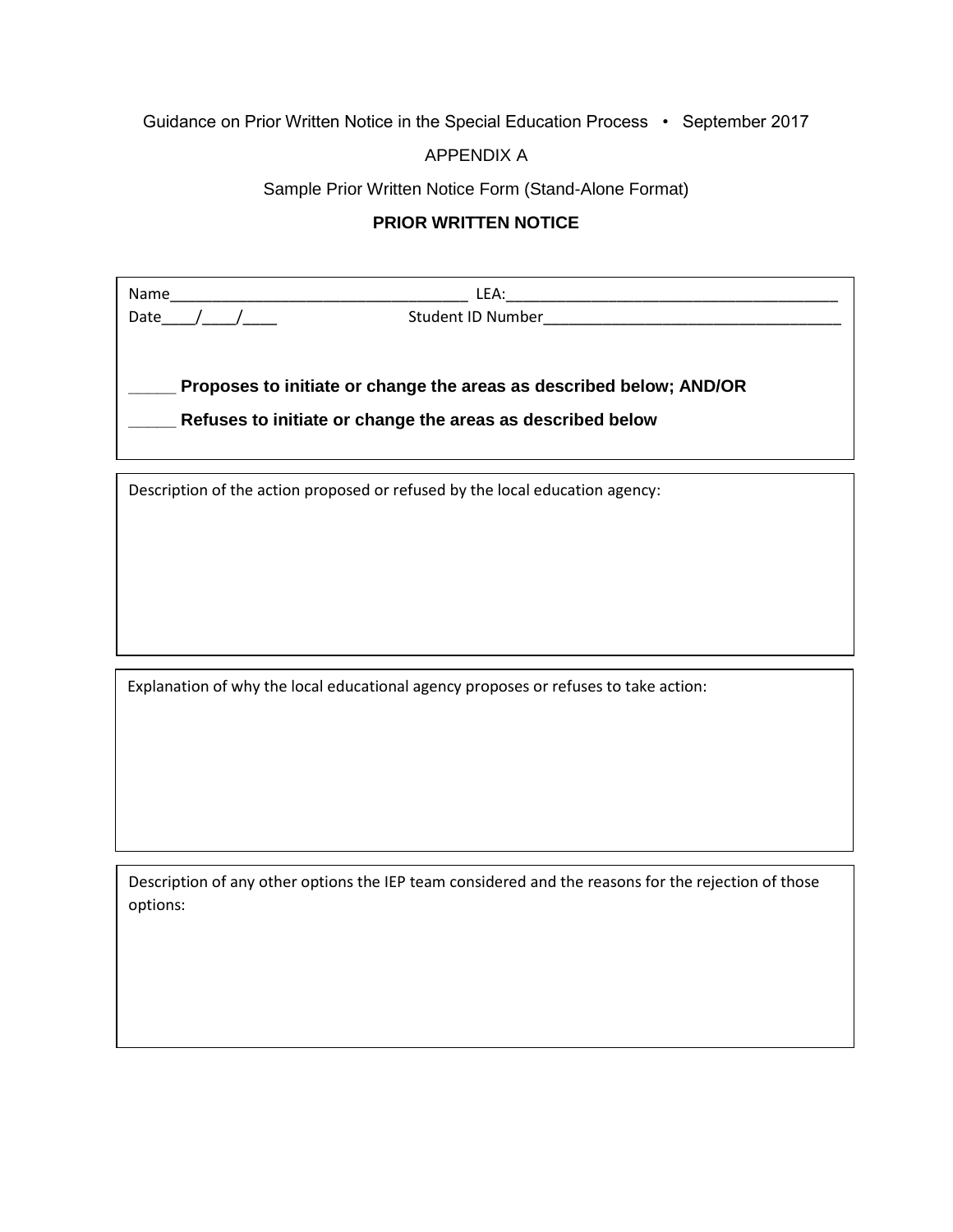Description of each evaluation procedure, assessment, record or report the local educational agency used as a basis for the proposed or refused action:

Description of any other factors that are relevant to the local educational agency's proposal or refusal:

Parents of a child with a disability have protection under the procedural safeguards.

\_\_\_\_ A copy of your procedural safeguards is attached to this notice.

A copy of a description of your procedural safeguards may be obtained by contacting the agency at:<https://www.education.ne.gov/sped/parentinfo/Parent%20Rights%20-%20Eng%202012.pdf>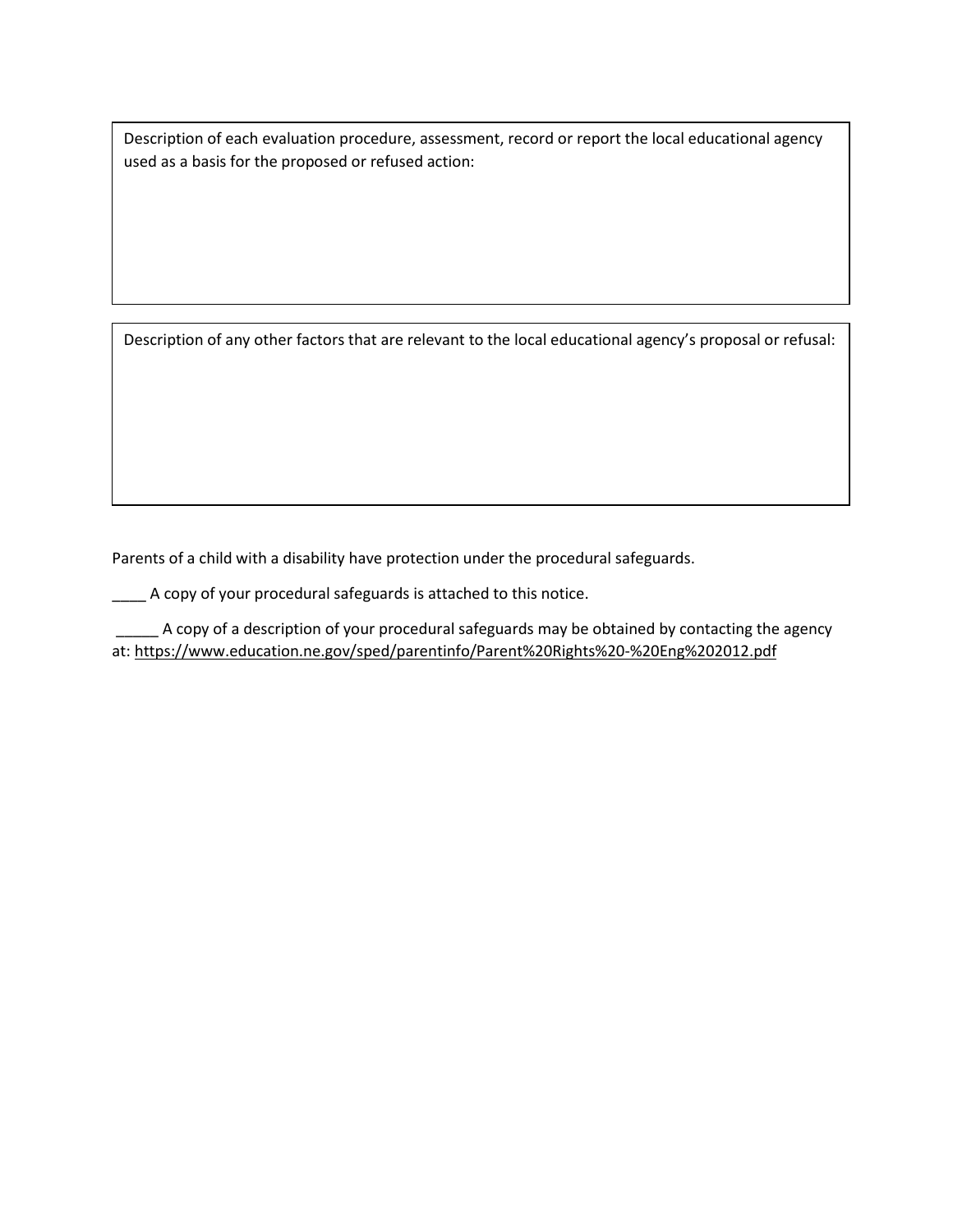

# The Individuals with Disabilities Education Act (IDEA) 92 NAC 52 (Rule 52) and 480 NAC 3

Prior Written Notice Guidance Document

*This guidance document is advisory in nature but is binding on an agency until amended by such agency. A guidance document does not include internal procedural documents that only affect the internal operations of the agency and does not impose additional requirements or penalties on regulated parties or include confidential*  information or rules and regulations made in accordance with the Administrative Procedure Act. If you believe that *this guidance document imposes additional requirements or penalties on regulated parties, you may request a review of the document. For comments regarding this document contac[t nde.guidance@nebraska.gov](mailto:nde.guidance@nebraska.gov)*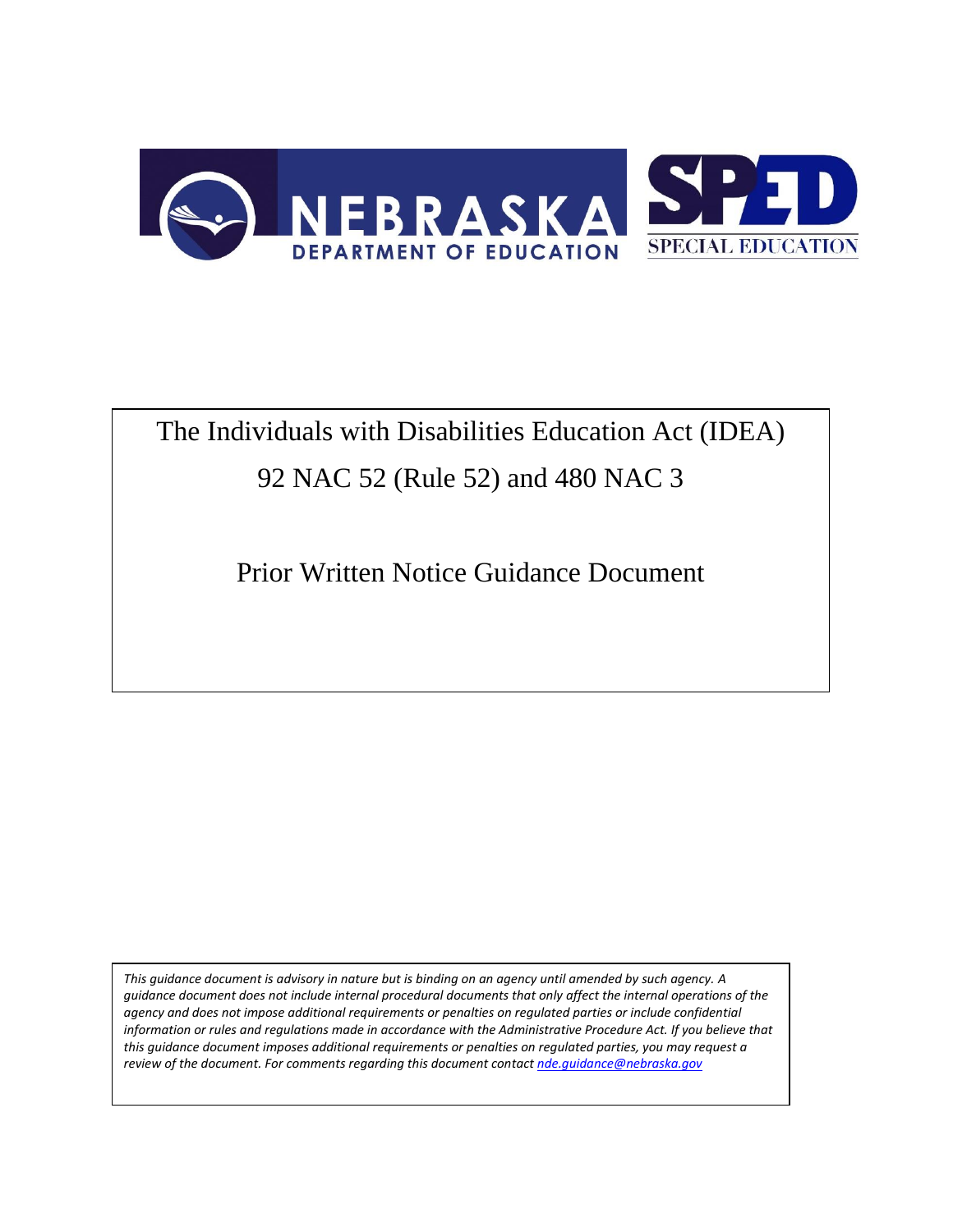

The Individuals with Disabilities Education Act (IDEA), 92 NAC 52, and 480 NAC 3 contain important procedural safeguards for children with disabilities receiving early intervention services. These safeguards include the requirement that a school district/early intervention provider provide the child's parents with prior written notice a reasonable time before the school district/early intervention provider proposes or refuses to take certain actions. School districts/early intervention providers must provide prior written notice **after** a decision has been made regarding matters affecting the child's IFSP or eligibility for early intervention, but **before** any decision is implemented or changes to the child's program/interventions to take place.

Specifically, 92 NAC 52 (Rule 52) states:

003.19 - *Notice means prior written notice that must be provided to parents a reasonable time before the school district or approved cooperative proposes or refuses to initiate or change the identification, evaluation, or placement of the infant or toddler, or the provision of early intervention services to the infant or toddler with a disability and their family.*

34 C.F.R. 303.421(b); Rule 52-009.03A and B; 480 NAC 3-012 and 3-013 – *Such prior written notice shall include:*

- 52-009.03B2a *The action proposed or refused by the early intervention provider;*
- 52-009.03Bb *The reasons for taking the action;*
- 52-009.03B2c *All procedural safeguards that are available under 92 NAC 52-009, including a description of mediation in 92 NAC 52-009.05, how to file a State complaint in 92 NAC 52-009.06 and a due process complaint in the provisions adopted under 92 NAC 55, and any timelines under those procedures.*
- 480 NAC 3-012.02 *Families must be provided written notice of their right to a timely, comprehensive, multidisciplinary evaluation (to include screening, if applicable) for the child, including assessment activities related to the child, and, if eligible, the provision of appropriate early intervention services.*
- 480 NAC 3-012.03 *Families must be provided written notice of IFSP meetings with adequate time for them to make arrangements to attend.*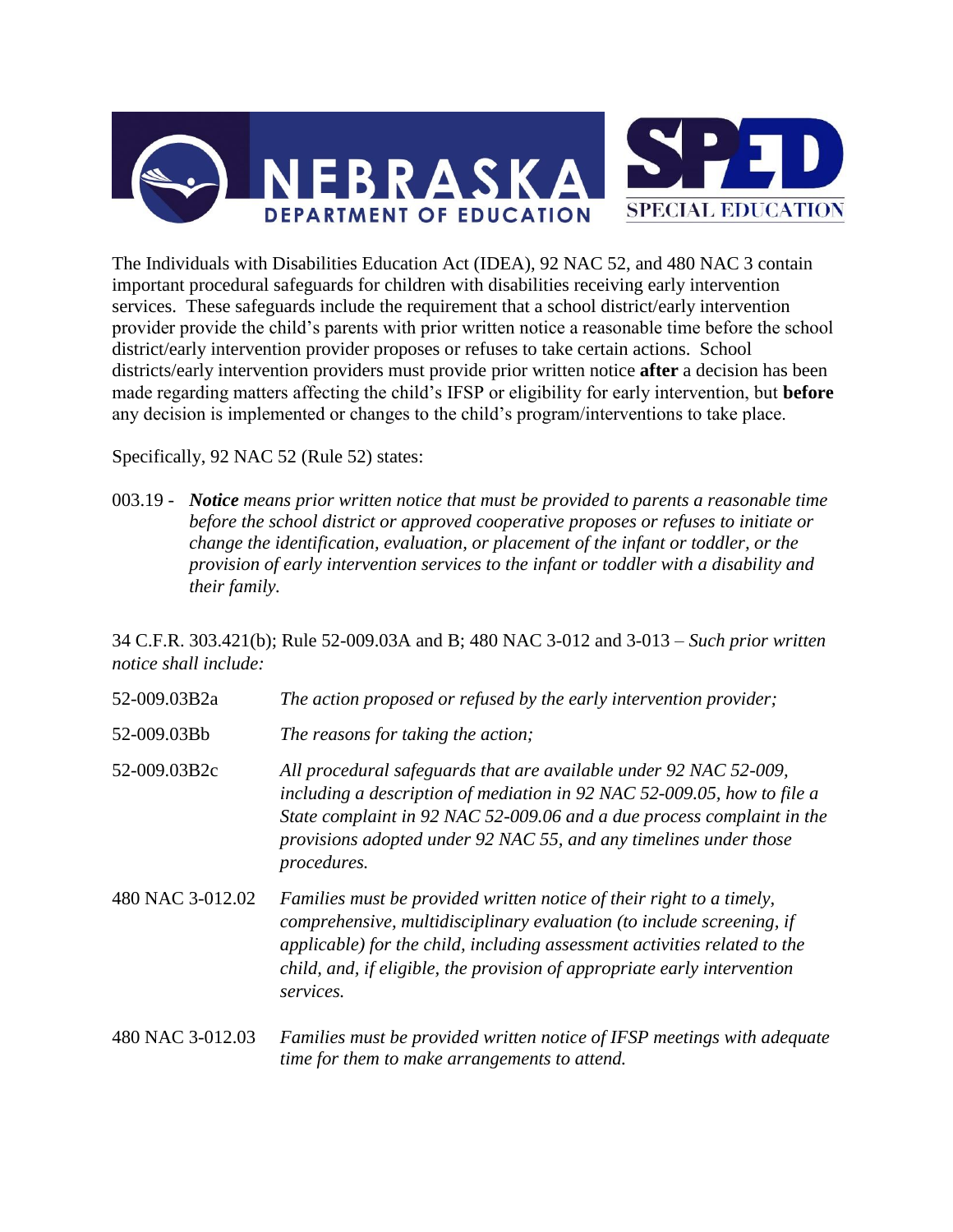# **Means of Providing Prior Written Notice**

All forms utilized in the Early Intervention Program are state-mandated to ensure consistency and adherence to Family Rights and all laws/regulations that govern the program. [480 NAC 3- 015] State Regulations require state-mandated forms for PWN and Consent be utilized for the following actions:

- Authorization/Consent for Release of Information
- Notice/Consent for Screening
- Notice/Consent for Evaluation
- Notice/Consent for IFSP services

Outside of these Early Development Network required forms, neither federal nor state special education regulations specify the format in which prior written notice must be provided. Therefore, any of the following formats are permissible provided they include the required elements:

- formal letter on letterhead:
- form letter:
- fill in the blank form;
- online system generated;
- e-mail;
- child's IFSP.

Providing parents with verbal notice as a substitute for written notice does not fulfill the prior written notice requirements set forth in 92 NAC 52-009.03 and 480 NAC 3-012. Prior Written Notice must be in writing whenever a school district/early intervention provider proposes or refuses to initiate or change the identification, evaluation, or placement of the infant or toddler, or the provision of early intervention services to the infant or toddler with a disability and their family. While the EIS provider/district may verbally discuss the circumstances with the parent; the proposal or refusal must be in writing, and the contents of the notice must meet the requirements of 92 NAC 52-009.03B.

In Part C, 480 NAC 3 requires the Services Coordinator to provide all Notices/Consents relating to exchange/release of info; Initial Evaluation/Assessment; and IFSP services. Rule 52 requires districts to provide written notice re: screening results (if applicable); eligibility determination; and refusal to provide FAPE-Early Intervention services.

# **Timeliness of Prior Written Notice**

Prior Written Notice shall be given to the parent(s) of a child with a disability a reasonable time **before** the EIS provider/LEA proposes or refuses to initiate or change an action related to the identification, evaluation, or placement of the infant or toddler, or the provision of early intervention services to the infant or toddler with a disability and their family. Neither Federal or state regulations define "reasonable time". However, the Federal Office of Special Education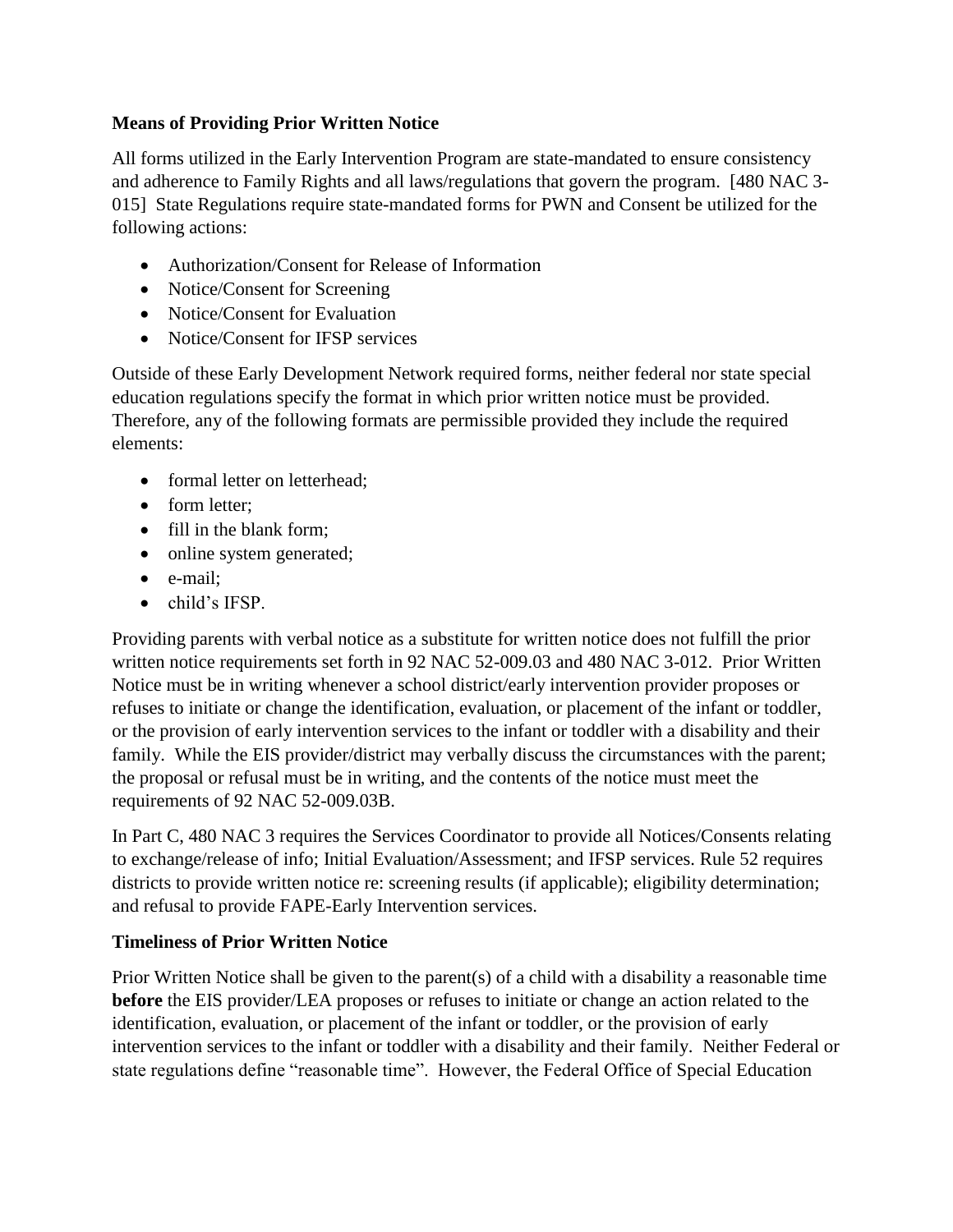Programs (OSEP) and the Nebraska Department of Education has issued guidance on the timeliness of Prior Written Notice:

- "Such notice must be given to parents a reasonable time before the agency implements that action, but after the agency's decision on the proposal or refusal has been made." *Letter to Helmuth, 16 IDELR 550, (OSEP 1990)*
- "We do not believe that it is necessary to substitute a specific timeline to clarify what is meant by the requirement that the notice be provided within a reasonable period of time, because we are not aware of significant problems in the timing of prior written notices. In addition, prior written notice is provided in a wide variety of circumstances for which any one timeline would be too rigid and, in many cases, might prove unworkable." *USED, Analysis of Com7ments and Changes, 71 Fed. Reg. 46691, August 14, 2006.*
- "There is no requirement in the Individuals with Disabilities Education Act (IDEA) regarding the point at which the written notice must be provided as long as it is provided a reasonable time before the LEA (local educational agency) actually implements the action. This provides parents, in the event of a proposal or refusal to take action, a reasonable time to fully consider the change and respond to the action before it is implemented."

*Letter to Chandler, 112 LRP 2763, (OSEP 2012)*

• "It is not necessary to explain in the regulations that prior written notice can be provided at the same time as parental consent is requested, because parental consent cannot be obtained without the requisite prior written notice (emphasis added). The removal of this regulatory provision, however, is not intended to prohibit a public agency from giving prior written notice at the same time that parental consent is sought, should the agency choose to do so."

*USED, Analysis of Comments and Changes, 71 Fed. Reg. 46691, August 14, 2006.*

# **Timeliness of Prior Written Notice - When Parental Consent Is An Issue**

The IDEA Part C 2011 implementing regulations at 34 C.F.R. §303.7(a) define consent to mean that "the parent has been fully informed of all information relevant to the activity for which consent is sought, in the parent's native language, as defined in 303.25."

The IDEA Part C 2011 implementing regulations at 34 C.F.R. §303.7(b) and (c) state that "the parent understands and agrees in writing to the carrying out of the activity for which the parent's consent is sought, and the consent form describes that activity and lists the early intervention records (if any) that will be released and to whom they will be released; and The parent understands that the granting of consent is voluntary on the part of the parent and may be revoked at any time.

If a parent revokes consent, that revocation is not retroactive (i.e., it does not apply to an action that occurred before the consent was revoked)".